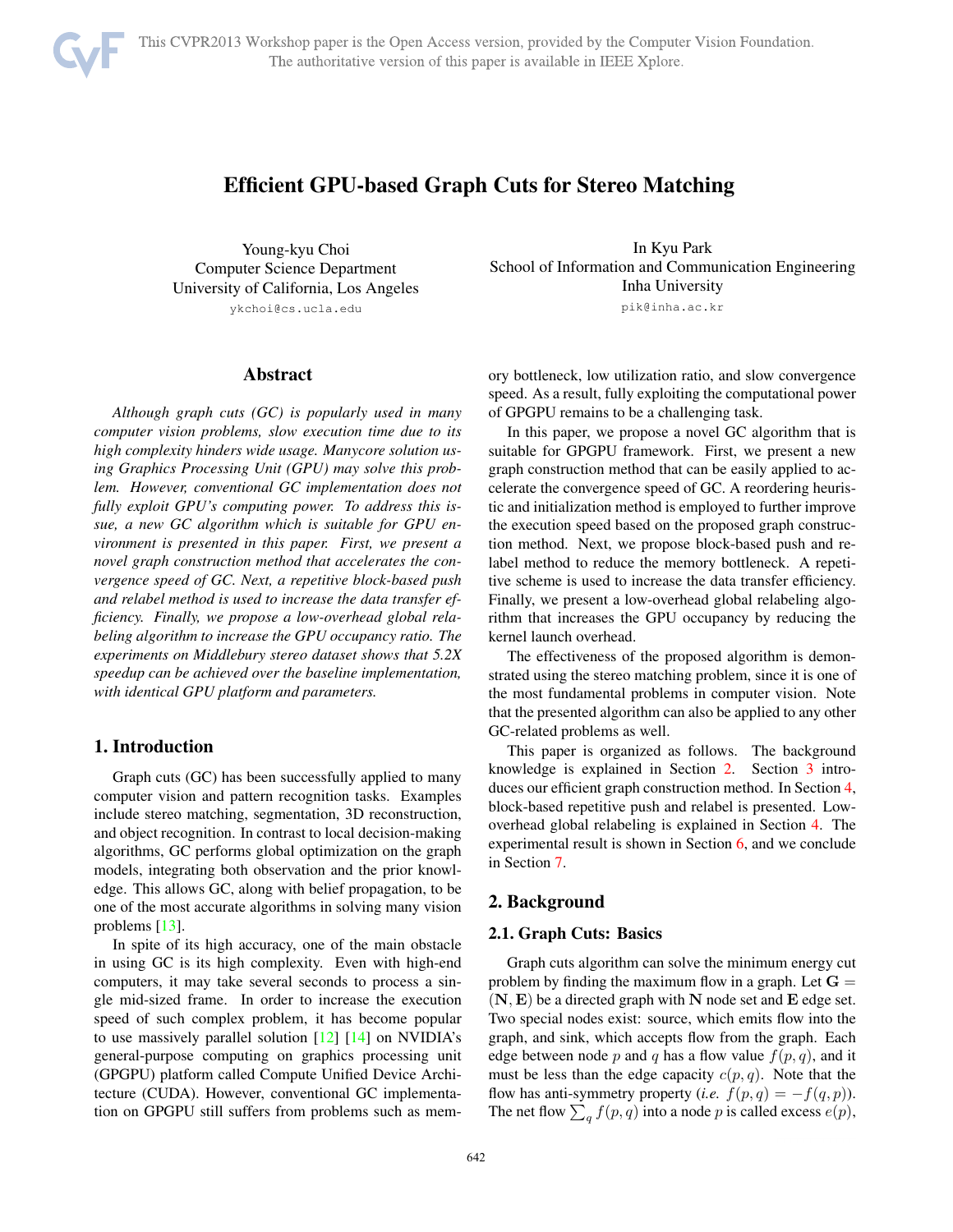and a node with excess value larger than zero is called an active node.

The objective of the algorithm is to send as much flow as possible from the source to the sink. This process of sending excess to another node is called *pushing*. In order to push flow to the correct direction, height  $h(p)$  is introduced to obtain the distance from node  $p$  to the sink. The excess of a node may be pushed to other nodes only if the height of the sender node is larger than that of the receiving node. If pushing is no longer possible for an active node, the height of the node is promoted to a higher value in the *relabel* stage. Relabeling, however, often makes inefficient local decision; thus, *global relabeling* is periodically performed to assign correct height information [8]. Push, relabel, and global relabel are iteratively performed until no active node exists.

Note that the process explained above is based on the push-relabel method [8]. Initially, this method tries to send as much flow as possible, by saturating all edges from the source  $(f(source, p) := c(source, p))$ . Next, the excessive flows are pushed to the sink until all possible paths to the sink have been saturated. Then, the remaining flows are pushed back to the source and the algorithm terminates. In this paper, push-relabel approach is taken, because it is more parallelizable than those based on augmenting path (*e.g.* [5]).

#### 2.2. Stereo Matching Using Graph Cuts

Stereo matching is a process of comparing two images to find the distance to the objects. Closer object results in larger disparity in the image pair. Dense stereo matching algorithms measure this disparity by finding the correspondence for every pixel.

Graph cuts algorithm can be used to solve the stereo matching problem as follows, similar to [6]. The sink and the source are assigned to disparity labels, and the nodes are assigned to pixels. The capacity of the edges between sink/source to the nodes is assigned the likelihood of matching a disparity label to each pixel. The capacity of the edges between the pixel nodes reflects the penalty of violating smoothness among neighboring pixels. With such formulation, solving minimum cuts problem with GC becomes equivalent to partitioning pixels into labels that has the minimum energy. The labeling with minimum energy is then considered as the solution to the stereo matching problem.

For graph construction, Kolmogorov's method [11] is used as a baseline. In contrast to Boykov's method [6], Kolmogorov's method does not introduce any auxiliary nodes. Thus, a grid-like graph structure is maintained, which allows GPUs to make regular memory access. The graph formulation is shown in Figure 1.

Note that GC can only solve bi-label optimization prob-



Figure 1. Kolmogorov's graph construction method

lems. For multi-label problems, such as stereo matching,  $\alpha$ -expansion heuristic is popularly used [6].  $\alpha$ -expansion breaks down multi-label energy optimization problem into a series of bi-label optimization problem. Each bi-label problem is solved by GC. For each GC, the current label  $\alpha$  is assigned to a source node, and the previous label  $\overline{\alpha}$  is assigned to the sink node. This labeling method is shown in Figure 1. After performing GC on label  $\alpha$ , a pixel may retain its previous label  $\overline{\alpha}$ , or switch to label  $\alpha$  if lower energy configuration can be obtained. Performing bi-label GC over all available labels are called a cycle. After GC is repeatedly performed for several cycles, the energy of the labeling decreases and converges to a minimum value.

#### 2.3. CUDA Architecture

NVIDIA's CUDA [1] is briefly explained in this section. CUDA consists of an array of multithreaded Streaming Multiprocessors (SMs). Each SM has 32 processor cores and 48 KB of shared memory. The GTX 580 processor used in this paper has 16 SMs (512 cores) and 1.5 GB of global memory. Each SM can concurrently execute 32 threads, called a warp. Higher performance can be obtained if the threads in a warp execute the same instruction.

For computation, each SM needs to transfer data from the global memory. However, the latency of accessing the global memory typically takes hundreds of cycles. Thus, it is important to reduce the access to the global memory. Commonly used strategy is to store frequently used data into the shared or local memory, which takes much less time to access.

In order to activate GPU, host CPU first copies data from main memory to the GPU global memory. Next, host CPU commits the GPU program, called a kernel, into the GPU work queue. Note that there is several microseconds delay between the CPU kernel commit and the GPU kernel execution.

### 3. Graph Construction for Fast Convergence

### 3.1. Related Works

As  $\alpha$ -expansion heuristic progresses, almost identical cut is repeatedly obtained for many different labels and cycles. Thus, some acceleration techniques were proposed to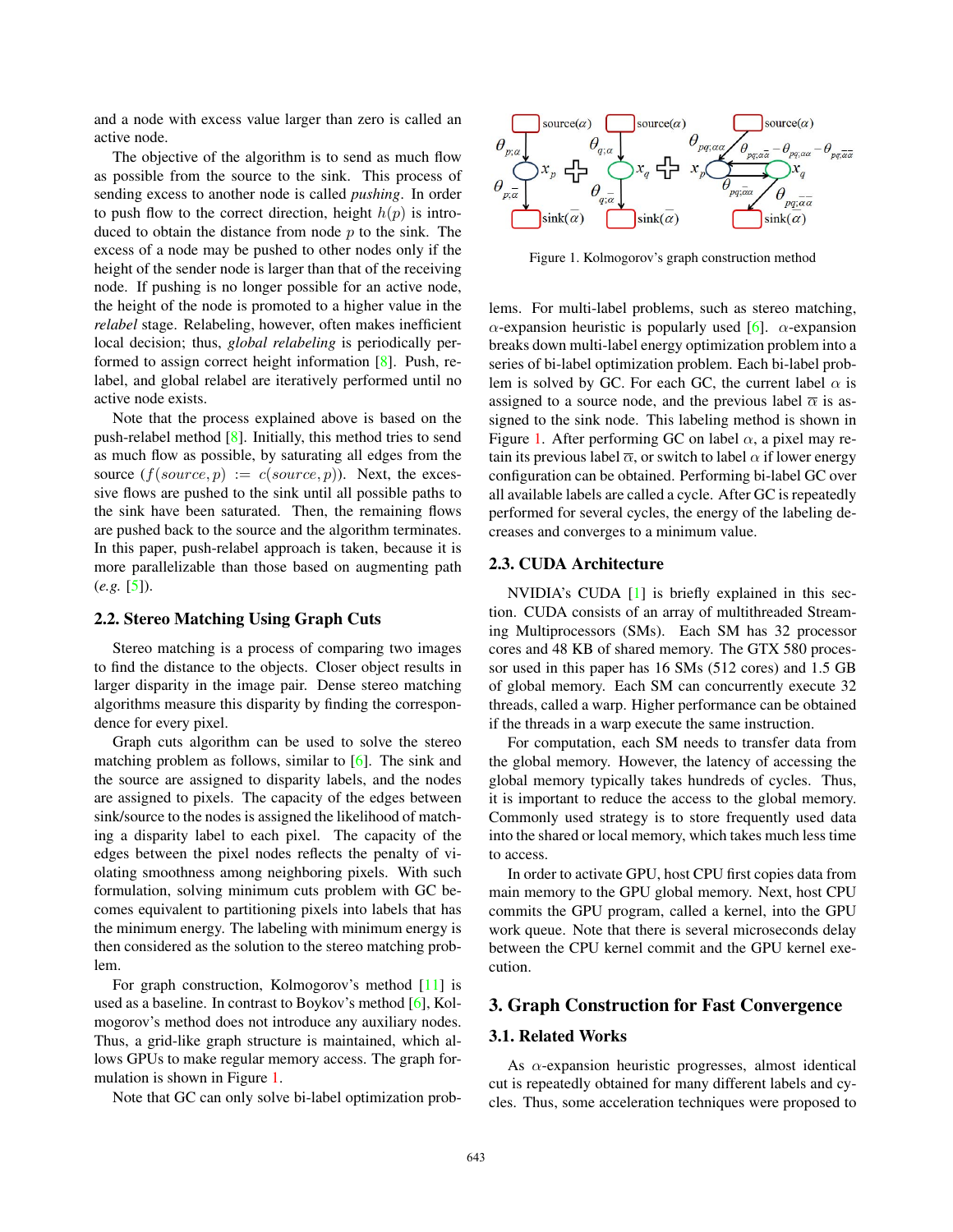| Cycle | Execution Time (sec) |          |  |
|-------|----------------------|----------|--|
|       | Kolmogorov's         | Proposed |  |
|       | 1.60                 | 1.54     |  |
| 2     | 0.92                 | 0.63     |  |
| 3     | 0.88                 | 0.56     |  |
|       | 0.86                 | 0.54     |  |
| Total | 4.28                 | 3.28     |  |

Table 1. Acceleration of later cycles using the proposed graph construction method for Teddy image

reuse the solution obtained from the previous GC cycle. The graph reparameterization technique reuses the flow [2] [10], whereas the active graph cuts method reuses the cuts [9].

Compared to these algorithms, the merit of the proposed method lies in its simplicity. Although it does not achieve the 2-6 speedup reported in these literatures, it also does not require dynamic cut/capacity modification features which involves extensive modification to the original push-relabel algorithm. It also does not suffer from the memory overhead of storing previous flows. As will be explained in the remainder of this section, only a simple modification to the graph construction or initialization is required to obtain a reasonable speedup of 2.37X.

### 3.2. Proposed Method

The first step is simple: modify Kolmogorov's formulation in Figure 1 by reversing the  $\alpha$  label and the previous label  $(\overline{\alpha})$ . The experiment shows that such simple measure brings an average performance improvement of 1.24X. Table 1, which contains the execution comparison for Teddy image, shows that most of the speedup is obtained from later (2-4) cycles of  $\alpha$ -expansion. The reason for this speedup can be found in the intrinsic characteristic of pushrelabel algorithm when combined with  $\alpha$ -expansion. As  $\alpha$ expansion progresses, most of the edges with smaller capacity tends to gather closer to the source  $(\overline{\alpha})$  with the proposed graph construction method. Larger capacity is inclined to be assigned to the sink-connected edges. Although pushrelabel GC starts by saturating the capacity of all sourceconnected edges, most of these flows from the source can be sent directly out to the sink in the first few iterations, because the edges connected to the source would have larger capacity than the edges connected to the sink. In the original Kolmogorov formulation, on the other hand, most of the nodes still have excess after first iteration, and it takes several additional iterations to find a path to push them out to the sink.

Figure 2 shows the comparison of the decrease rate of active nodes on Tsukuba test image. It confirms that most of the nodes become inactive in first few iterations with the proposed graph construction method.

These findings suggest that the proposed scheme allows



Figure 2. Comparison of decrease rate of active nodes (4th cycle, 16th label expansion of Tsukuba image)

execution time to decrease more rapidly, if  $\overline{\alpha}$  label converges to the minimum energy label as soon as possible.

## 3.3. Initialization

In the previous subsection, it was shown that less time would be taken to execute a single cycle of GC if  $\overline{\alpha}$  label has lower energy label assignment. This suggests that employing accurate initial label assignment will reduce the overall execution time with the proposed scheme. This is one of the major advantages of the proposed method.

Thus as a second step, we modified the initial label assignment of all zeros to local winner-take-all (WTA) method with  $9\times9$  window aggregation [13]. Although WTA with  $9\times9$  windows takes longer initialization time, experiment shows that the overall execution time is reduced by 1.68X. The reason is that GC converges faster with accurate initial labeling with the proposed graph construction method.

### 3.4.  $\alpha$ -Expansion Reordering

For multi-label problems such as stereo matching, the execution speed can be further accelerated by changing the order of  $\alpha$ -expansion. Performing GC on a label that allows faster convergence to a smaller energy labeling will decrease the execution time.

We propose a heuristic of choosing the label in the order of most frequent occurrence. The reason is that it will allow more pixels to switch to that label in the early stage of  $\alpha$ expansion. This is shown in Figure 3. Experiment shows that the execution speed of the first cycle is improved by 1.40X (overall speedup: 1.14X). Adopting better heuristic could further decrease the execution time. Note that the accuracy of the final disparity map may slightly change as a result, since the result of  $\alpha$ -expansion changes depending on the order of label expansion.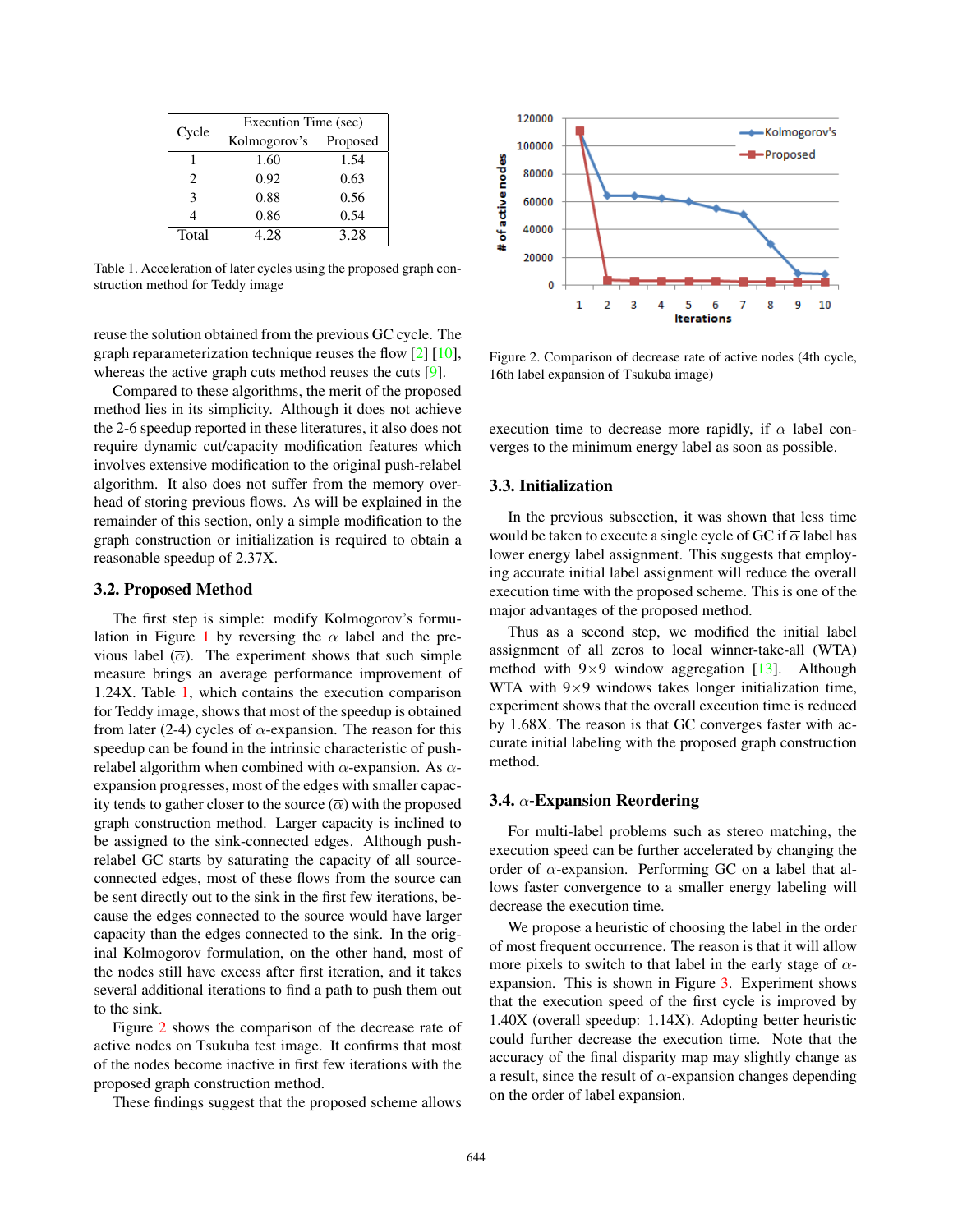

Figure 3. Execution time comparison between reordered label expansion (most frequent first) and sequential label expansion (from 1 to 16) (1st cycle of Tsukuba image)

## 4. Repetitive Block-Based Push & Relabel

#### 4.1. Motivation

We use a repetitive block-based push & relabel method to reduce the memory bottleneck problem. Accessing the global memory takes a very long time in CUDA architecture. Accessing the shared memory, on the other hand, takes much less time. Thus, it is advantageous to move data into the shared memory, if the data is accessed frequently. A block size of  $32\times32$  pixels has been chosen, and 512 threads are invoked to process a block.

In conventional parallel implementation of push-relabel algorithm, push or relabel is performed only once per global memory data fetch, before proceeding to the next iteration of push or relabel. As a result, flow and capacity data are accessed only a small number of times before getting evicted out of the shared memory. This leads to frequent global memory access and causes memory bottleneck problem.

#### 4.2. Proposed Method

To increase the number of computation per data transfer, a repetitive block processing technique is employed. After performing a push operation, flow data is *not* written back to the global memory for subsequent relabel operation. Instead, relabeling is performed based only on the flow information inside the block. Next, push is performed with the relabeled height information. This process is repeated for some iterations, updating only the information inside a block. The excess flow toward neighboring blocks after each iteration is not directly written to global memory; they are temporary stacked on the block boundary. After the block processing is over, these outward flows are synchronously updated to the neighboring blocks.

Note that the flow and the height information from outside the block no longer needs to be fetched from the global memory on each iteration, because they are assumed to remain constant. One side effect is that excess may flow to a wrong direction due to the limited scope of local relabeling. However, the advantage of reducing the data transaction between the shared memory and the global memory surpasses such a disadvantage.

A strategy similar to our proposed method can be found in [7]. They suggest a block discharge scheme, which iterates until all excess is completely pushed out of a block. The problem with this method is that intra-block global relabeling is frequently performed, which is a very timeconsuming operation. Moreover, the height information obtained from intra-block global relabeling is not accurate enough, compared to the global relabeling on the entire graph.

In the proposed scheme, on the other hand, a limitation is set on the number of iterations that an intra-block push and relabeling may perform. When this limitation has been reached, the content within a block is flushed to the global memory, and global relabeling is triggered. The reasoning behind this strategy is that relabeling with only information inside a block becomes gradually inaccurate after several iterations, and eventually, global relabeling over the entire graph becomes more efficient.

Experiment shows that our scheme over-performs the block discharge strategy [7] by 1.60X, and the conventional strategy with single iteration of push / relabel per global memory fetch by 1.91X.

Note that 'wave' push scheme [12] [14] is employed in this work. If no constraint is given, threads may compete with other threads when updating the flow and excess value. The wave push scheme avoids this conflict by pushing flows in only one direction. When all threads complete, they are synchronized and proceed to the next direction.

## 5. Low-Overhead Global Relabeling

Global relabeling may adopt a similar strategy as the push & relabel processing technique explained in the previous section. But for global relabeling, the performance can be further improved by increasing the GPU occupancy ratio. To do so, we explain a new way to launch kernels in this section. We define new terminology: the group of pixels that has been fetched into the shared memory of SM is called a *pixel block*, and SM's threads that process the pixels are called a *thread block*.

## 5.1. Conventional Method

The simplest way to launch thread blocks is to execute every block. This strategy may work in the early stage of iteration when most of the blocks are active. However, when blocks are sparsely active, this method suffers from poor work-efficiency.

To solve this problem, Narayanan and Vineet proposed a scheme to execute only active blocks [12]. After execut-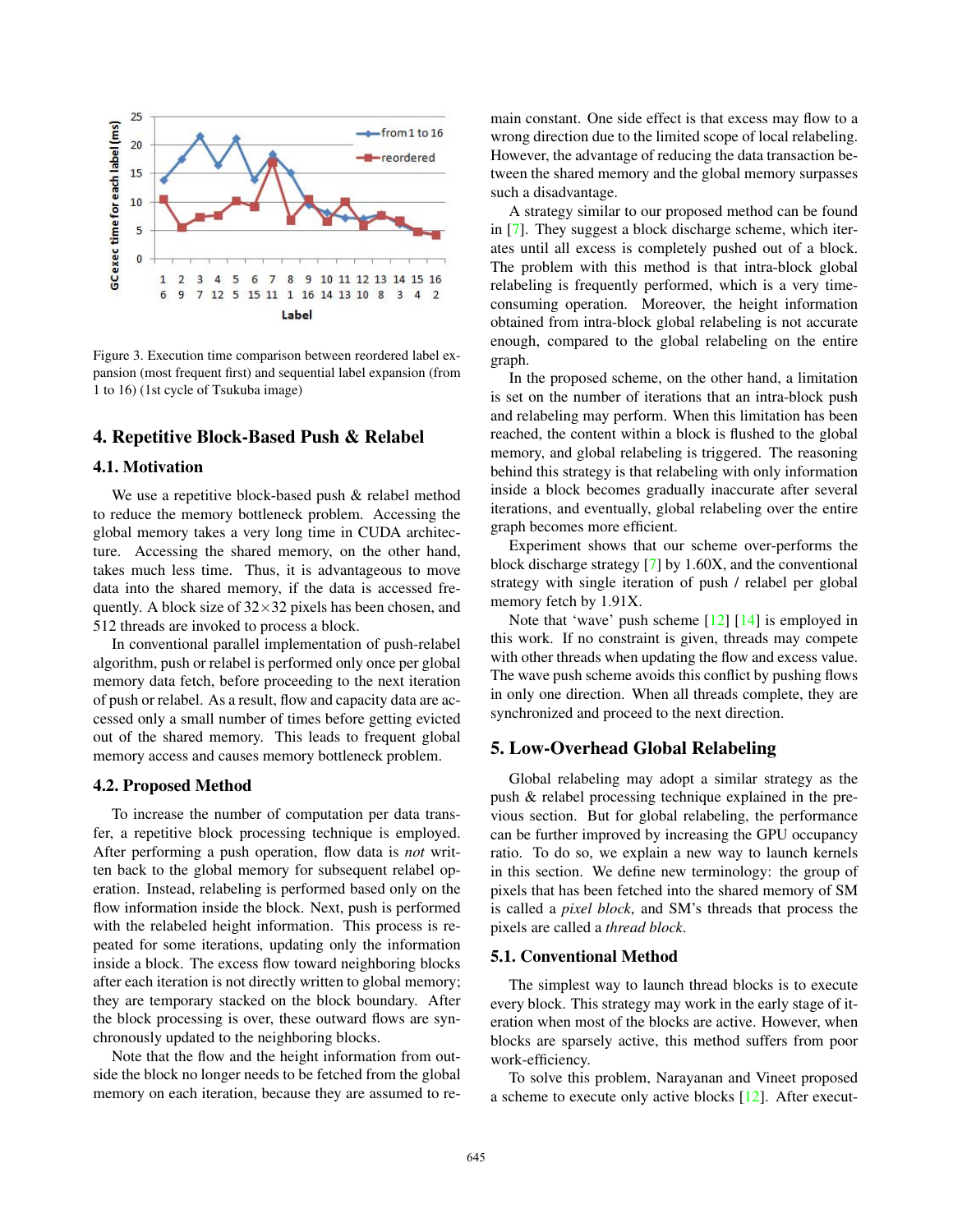| Algorithm 1 : Low overhead global relabeling               |  |  |  |
|------------------------------------------------------------|--|--|--|
| Launch global relabeling kernels for M thread blocks<br>1: |  |  |  |
| Add 1 pixel block (that has been initially assigned)<br>2: |  |  |  |
| to each thread block's FIFO list                           |  |  |  |
| while FIFO list is not empty<br>3:                         |  |  |  |
| 4:<br>Read flow and height from global memory              |  |  |  |
| Generate new height information for all pixels<br>5:       |  |  |  |
| in the pixel block                                         |  |  |  |
| 6 :<br>if height of neighbor blocks must be updated then   |  |  |  |
| 7:<br><b>if</b> the neighbor block is included in another  |  |  |  |
| thread block's FIFO then                                   |  |  |  |
| 8:<br>Do nothing                                           |  |  |  |
| 9:<br>else                                                 |  |  |  |
| 10:<br>Add that neighbor block to its own FIFO list        |  |  |  |
| end if<br>11:                                              |  |  |  |
| 12:<br>end <b>if</b>                                       |  |  |  |
| 13:<br>Write new height to global memory                   |  |  |  |
| 14:<br>end while                                           |  |  |  |
| 15 : Terminate current thread block and process next block |  |  |  |
|                                                            |  |  |  |

ing a single iteration, the list of active blocks is sent to the host CPU. Then, CPU only launches kernel for those block that are active. This method allows us to maintain workefficiency.

However, some problems still remain with this approach. Since a list of active blocks are sent to CPU on every iteration, memory transfer overhead increases as a result. Another problem is that it requires several kernel launches, as illustrated in the top part of Figure 4. Frequent kernel launch decreases the GPU occupancy, because there is several microseconds delay between CPU kernel commit and GPU kernel execution.

#### 5.2. Proposed Method

To address problems with the conventional method, we propose a low-overhead global relabeling algorithm which involves only a single kernel launch. In contrast to the conventional scheme where each *processor* holds a FIFO queue (*e.g.* [3][4][7]), the key idea of the proposed algorithm is that each *thread block* maintains a FIFO list of pixel blocks to be processed. After processing a pixel block, the thread block moves onto the next pixel block in its FIFO list. Unlike [12], it becomes possible to revisit pixel block in a single kernel launch, if another thread block attempts to update the information on the already-processed pixel block.

The kernel code for proposed global relabeling is shown in Algorithm 1. Kernel is launched only once (step 1). Initially, each thread block is assigned 1 pixel block, and this is added to its FIFO list (step 2). After reading information from the global memory (step 4), the kernel generates new height information by finding the minimum distance to the sink (step 5). Before the generation, the thread block stores



Figure 4. Kernel launch overhead reduction using proposed strategy. The execution time is reduced since only 1 kernel launch is needed for global relabeling.

a list of neighboring blocks' adjacent pixels that previously had no height information. If any pixels in current block adjacent to them obtained new height information after current block's global relabeling, it means that blocks neighboring the updated pixels should be updated (step 6). The thread block refers to a list of pixel block occupancy flags to check if that neighboring pixel block is included in another thread block's FIFO (step 7). If so, nothing is performed (step 8), because that pixel block is going to be processed by another thread block. If not, add it to its own FIFO list (step 10), so that it can be visited later.

The advantage of thread block, rather than processor, having FIFO list is that thread blocks are more flexible. They can be processed by any processor. Also, it gives finer granularity, making it easier to load-balance pixel blocks among SM automatically. Another important advantage is that only a single kernel launch is needed. As a result, the kernel launch time overhead is reduced and the GPU occupancy ratio can be increased, as shown in Figure 4.

Experimental result shows that the proposed kernel launch scheme reduces the execution time of global relabeling part by 1.64X compared to the active block only scheme  $[12]$ . Note that push & relabel part cannot adopt similar single-kernel strategy, because global relabeling must be performed periodically in between.

## 6. Experimental Result

#### 6.1. Experimental Setup

The experiment is conducted on NVIDIA GTX580 GPU. It has 16 SMs, each with 32 cores and 48 KB of shared memory. The cores run at 1.5 GHz.

We used 7 stereo image pairs (Tsukuba, Venus, Teddy, Cones, Cloth3, Rocks2, Aloe) from Middlebury dataset [13]. Test parameter is optimized for each dataset, as shown in Table 2. For matching cost, we use combination of SAD (sum of absolute difference), SSD (sum of squared difference), or SGRAD (sum of absolute gradient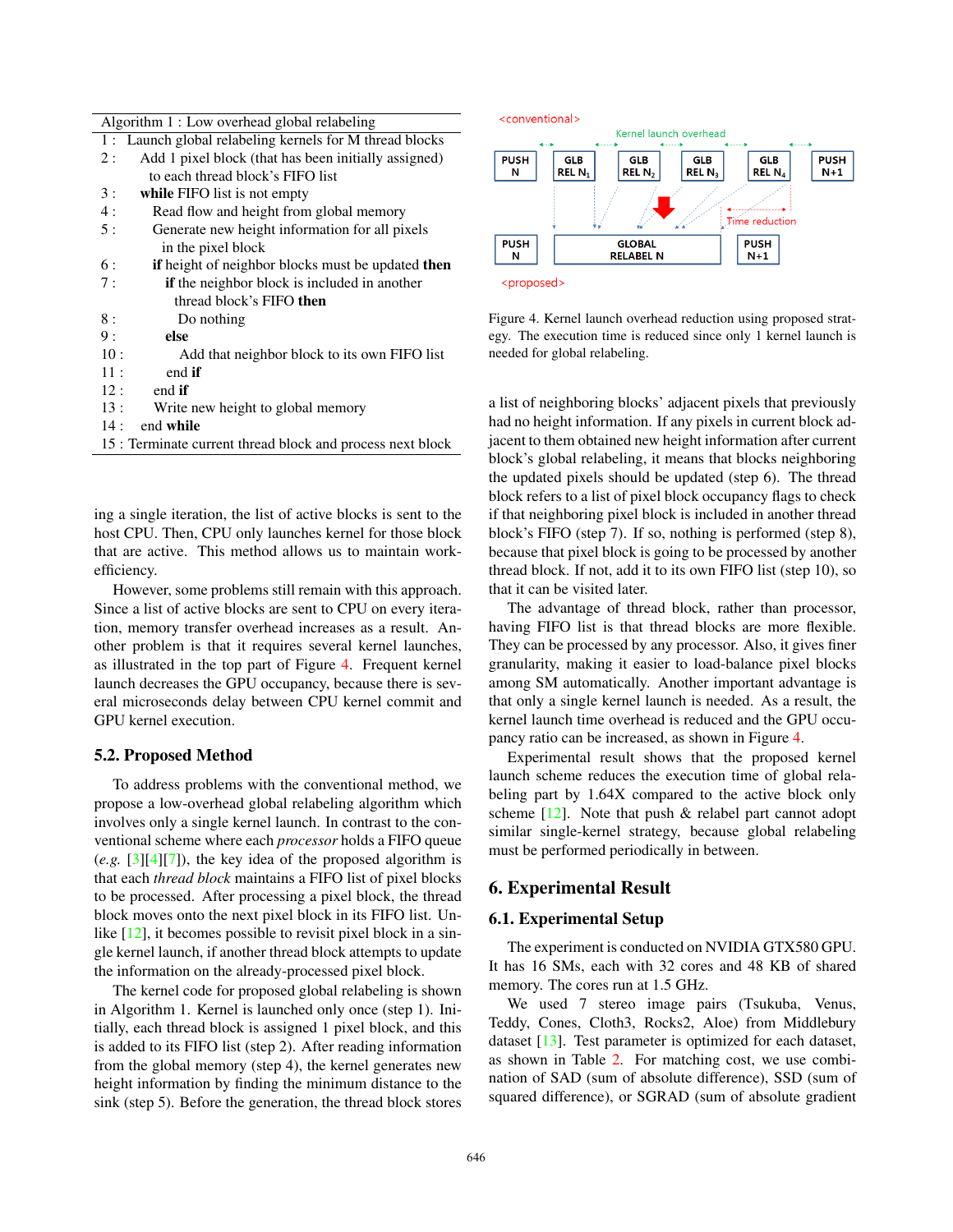|              | Size             | $\lambda$ | Matching      | <b>Static</b> |
|--------------|------------------|-----------|---------------|---------------|
| Image        | (pixels)         |           | Cost          | Cue           |
| Tsukuba      | $384\times288$   | 4.0       | <b>SAD</b>    | no            |
| <b>Venus</b> | $434 \times 383$ | 10.0      | <b>SSD</b>    | no            |
| Teddy        | $450 \times 375$ | 2.0       | $SAD + SGRAD$ | yes           |
| Cones        | $450 \times 375$ | 3.0       | $SAD + SGRAD$ | yes           |
| Cloth3       | $626 \times 555$ | 5.0       | $SAD + SGRAD$ | yes           |
| Rocks2       | $638 \times 555$ | 5.0       | $SAD + SGRAD$ | yes           |
| Aloe         | $641\times555$   | 5.0       | $SAD + SGRAD$ | yes           |

Table 2. Parameter setting for each stereo matching dataset

difference) of the pixel intensity. For smoothness cost, we use the truncated linear function to model the slanted surface. In order to encourage similar labeling in low-textured regions, larger smoothness cost is assigned on pixels with similar intensity (called static cue  $[6]$ ). Note that we use 4 cycles of  $\alpha$ -expansion.

## 6.2. Performance Comparison

The measure the effect of the proposed techniques, we constructed a baseline GPU implementation which is based on the following conventional GPU techniques: It uses Kolmogorov's graph formulation in Figure 1. Push/relabel are performed once per global memory data fetch, and proceeds to the next push/relabel. Global relabeling is based on Narayanan's method that processes only active blocks [12]. The same GPU platform and the same parameter setting for each test images are used for both the baseline GPU and the proposed GPU implementation.



Figure 5. Cumulative execution time improvement (averaged over Tsukuba, Venus, Teddy, Cones)

The execution speed improvement can be observed in Figure 5. The speedup factor was obtained by averaging the relative execution time over 7 images. The proposed graph construction method increases the total execution speed by 2.37X, because it takes fewer iterations to push excess to the sink. Repetitive block-based processing brings 1.92X speedup, due to the reduced memory transfer.

|              | Push + Relabel | Global Relabel | Total |
|--------------|----------------|----------------|-------|
| Tsukuba      | 0.25s          | 0.11s          | 0.40s |
|              | 3.1X           | 5.0X           | 3.3X  |
| <b>Venus</b> | 0.59s          | 0.35s          | 1.0s  |
|              | 2.8X           | 4.7X           | 3.3X  |
|              | 1.2s           | 0.53s          | 2.0s  |
| Teddy        | 3.7X           | 6.7X           | 4.1X  |
| Cones        | 1.0s           | 0.43s          | 1.7s  |
|              | 3.9X           | 8.0X           | 4.5X  |
| Cloth3       | 2.9s           | 2.1s           | 5.7s  |
|              | 5.0X           | 10.9X          | 6.7X  |
| Rocks2       | 2.6s           | 1.4s           | 4.7s  |
|              | 6.2X           | 19.2X          | 9.4X  |
| Aloe         | 4.5s           | 2.6s           | 8.0s  |
|              | 3.9X           | 8.8X           | 5.1X  |
| AVG          | 4.1X           | 9.0X           | 5.2X  |

Table 3. Detailed profiling result for the proposed GC method (Time (sec), Speedup over baseline GPU implementation (X))



Figure 6. Test input and result images (a) left image (b) right image (c) ground truth (d) baseline disparity map (e) final disparity map, for Tsukuba, Venus, Teddy, and Cones

Low-overhead kernel launch scheme increases the speed of global relabeling by 1.64X (overall 1.14X). The detailed profiling result of the final proposed GC is shown in Table 3. Note that the total execution time also includes various minor parts such as initialization or graph construction time, in addition to push, relabel, and global relabeling. Overall, the comparison with the baseline implementation shows that total of 5.2X speedup can be obtained by employing the proposed GC algorithm.

The qualitative comparison on the accuracy of the disparity map between the baseline and the proposed method can be made in Figure 6. Quantitatively, it is measured by counting the number of pixels that has more than 1 label difference from the ground truth (called bad pixel %). This